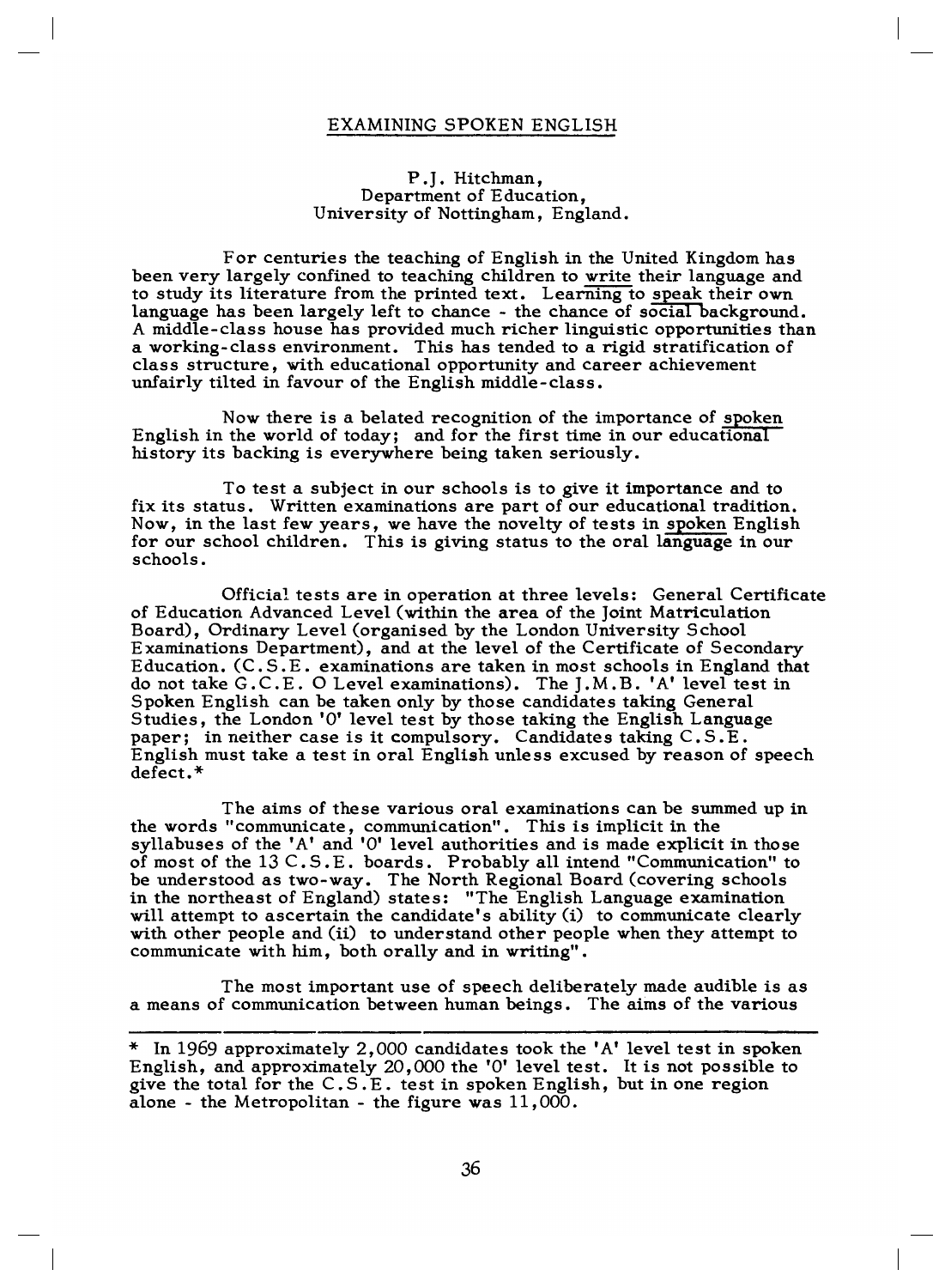examinations clearly recognise this; and their forms of examination are coming to be  $\cdot$  as they should  $\sim$  a reflection of these aims.

At first the examining boards played safe. They had to their hand a well-tried test-item in reading aloud. The reading by pupil to class has been a popular form of educational activity in schools from ancient times, and teachers have always felt impelled at intervals to give a mark for attainment. From the inception of the teacher-training system in the 1840s students had been tested in prose reading by Her Majesty's Inspectors on their annual visitations and marks had been awarded. Reading aloud is still a popular classroom activity.

It is thus easy to understand why the Examining Boards included a test of prose reading in their new spoken English examinations. Reading aloud is a good test of a candidate's ability to interpret and present the ideas and words of others. What was also needed was a test of his ability to present his own ideas and words. Thus Conversation came to be chosen as the second item of a ten-minute test. The J.M.B. developed these forms of tests at 'A' level in the early 1950s, the University of Durham Examinations Board used them for several years until its demise in 1964, London has used them for its 'O' level examinations since their inception in 1964, and they are by far the most popular forms of spoken English test with the new C.S.E. authorities, which instituted examinations in 1965 and 1966.

A test composed of these two items has certain advantages. They are nicely balanced with a contrast of oral interpretation and oral composition. They make for a pleasant variety, and together they test a candidate's ability to communicate ideas and feelings to others. They are easy to administer and need not take more than ten to twelve minutes per candidate. Research has shown that in the hands of competent examiners they have a reasonable statistical validity and reliability.

These tests in Reading and Conversation are, in general, private affairs between the single candidate and the examiner, with no other people present. The Boards have been experimenting for some time with examinations in a group situation and, at the same time, with items other than Reading and Conversation. Conversation is, in its nature, talk between two persons. If three or more take part its form and nature are subtly changed; it becomes Discussion. For the last two years Conversation in the J.M.B. tests has been a three-handed affair - it has become a discussion (on any subject chosen by the candidates) involving two candidates and the examiner. The London Board has also been experimenting and proposes to introduce in 1971 (in addition to its single-candidate Conversation) a Discussion involving three candidates and an examiner. In these two examinations all candidates in any one discussion are being tested. In the 13 regional C.S.E. areas Group Discussion is a compulsory part of the oral English test in two areas and optional in five (which means that candidates can take some other option if they wish). Of the seven syllabuses involved two have group discussion in which all candidates are being tested; in the others each candidate is tested separately, talking with the group.

The London Board is retaining Reading in its new 1971 examination, but as a group activity, each candidate being required to read aloud to a group comprised of the examiner and other candidates. In the J.M.B. tests Reading is now also a group activity, but optional to the giving of a Talk. A new feature is that the candidate sits after his reading and answers questions from members of the group on any matter arising. Reading aloud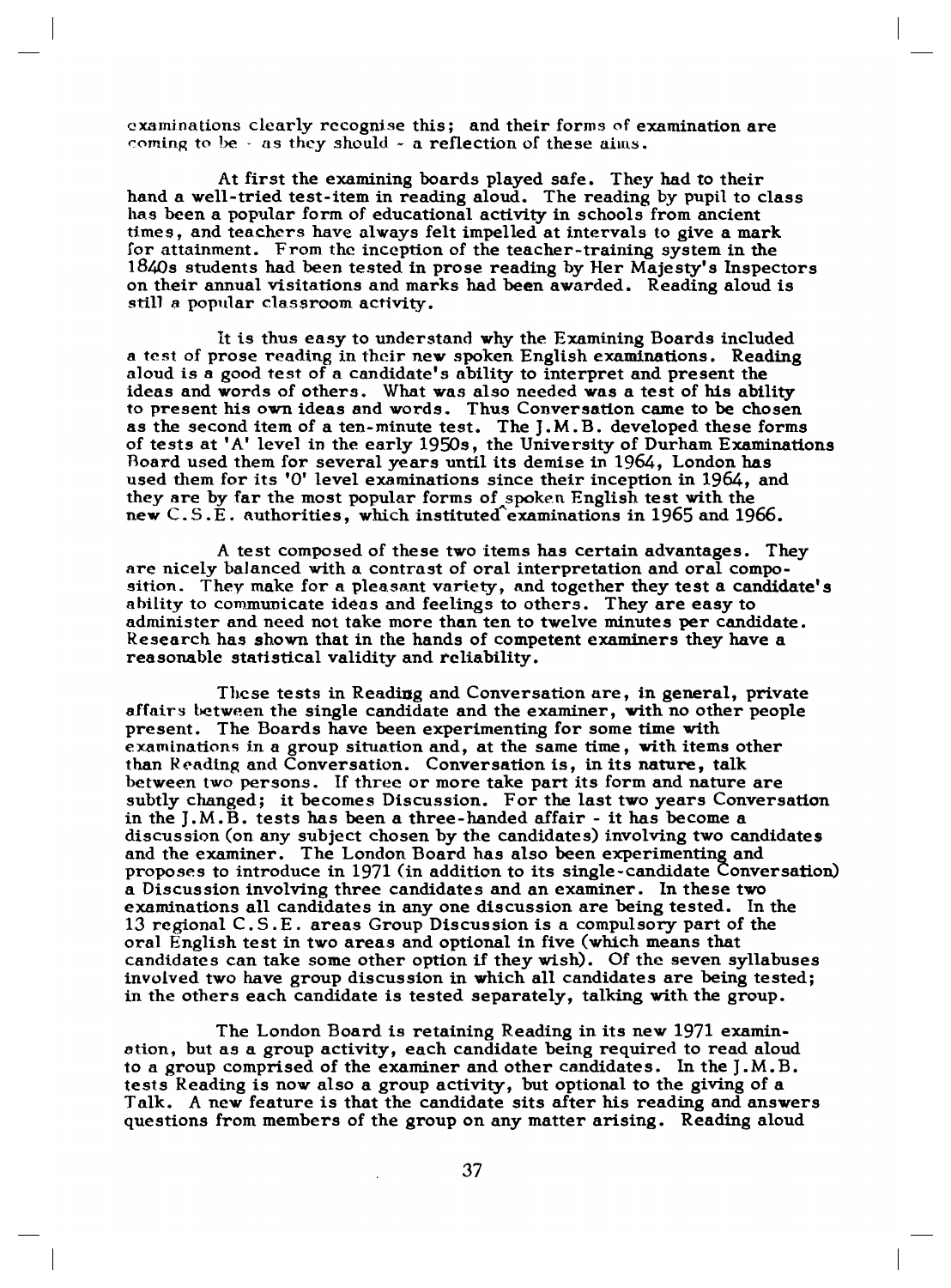is still a very important test item in the C.S.E. examinations, appearing in 12 of the 13 syllabuses, sometimes compulsory, sometimes optional; sometimes a private affair between candidate and examiner, sometimes in the presence of a group of other candidates. In three regional areas the reading tests are conducted with the candidate sitting at a table close to the examiner, in others he stands and speaks at a distance; in one or two areas sitting or standing is at the choice of the candidate. (The South East region also tape-records its candidates for purposes of moderation.)

The size of group for the 'A' level J.M.B. tests is six or seven. for the 'O' level London three. This means that each member of a group spends much more time in his examination than if he were tested solo - in the former test one and a half hours (instead of  $12-15$  minutes), in the latter half an hour (instead of ten minutes). This is excellent for the generation of a group rapport. The size of the C.S.E. groups varies. In the Metropolitan region Group Test the size is twelve. (This test is unique. The candidate introduces the passage to the other eleven in the group, answers questions on it, and then reads it to the group a second time, two marks being given, one for either reading, and one for the quality of his answers.)

The last important development is the institution of the Talk as a test-item. In the J.M.B. tests it is optional to Reading and is delivered to an audience of six or seven (the rest of the group and the examiner). Questions and answers from the candidate follow. The candidate is handed a printed card containing three topics, from which he chooses one. He is allowed a few minutes to prepare his talk and five minutes to deliver it. He can speak from notes. His audience then questions him on matters arising. The Talk is a compulsory element in the C.S.E. test in four regions and optional in four. Where it is compulsory the syllabus states that the candidate will talk on a topic of his own choice. In all areas but one the talk is delivered to an audience. In five of the eight areas, Question and Answer form part of the test.

Thus the tests now in existence comprise Reading, Conversation, Group Discussion, the Talk to an audience. We have moved from the private to the group situation. Tests are coming to be more realistically based; that is to say, they are concerned more with what people actually do in real life situations - they talk to each other singly or in groups, they lead a discussion (or are led), and they stand up and address an audience.

The tests in spoken English most usually taken by candidates for whom English is not the mother-tongue are those for the Cambridge Proficiency Certificates - comprising Prose Reading and Conversation with the examiner. Among the speech elements the examiner is concerned with in those tests are those that help him to answer the very important question - how English does this candidate sound? They are his pronunciation (his use of vowels and consonants), his intonation (or tune-patterns), his articulation, and, perhaps most important of all, his pattern of stressing, a complicated alternation of stressed and unstressed syllables. These are the major elements in the English speech rhythm. In Conversation the examiner is also looking for the use of an acceptable vocabulary, acceptable grammar, word-order and idiom.

Now the English candidate, however poor his speaking in other respects, at least sounds English - he can't help it. So the examiner in the tests in England under discussion is not primarily listening for the way